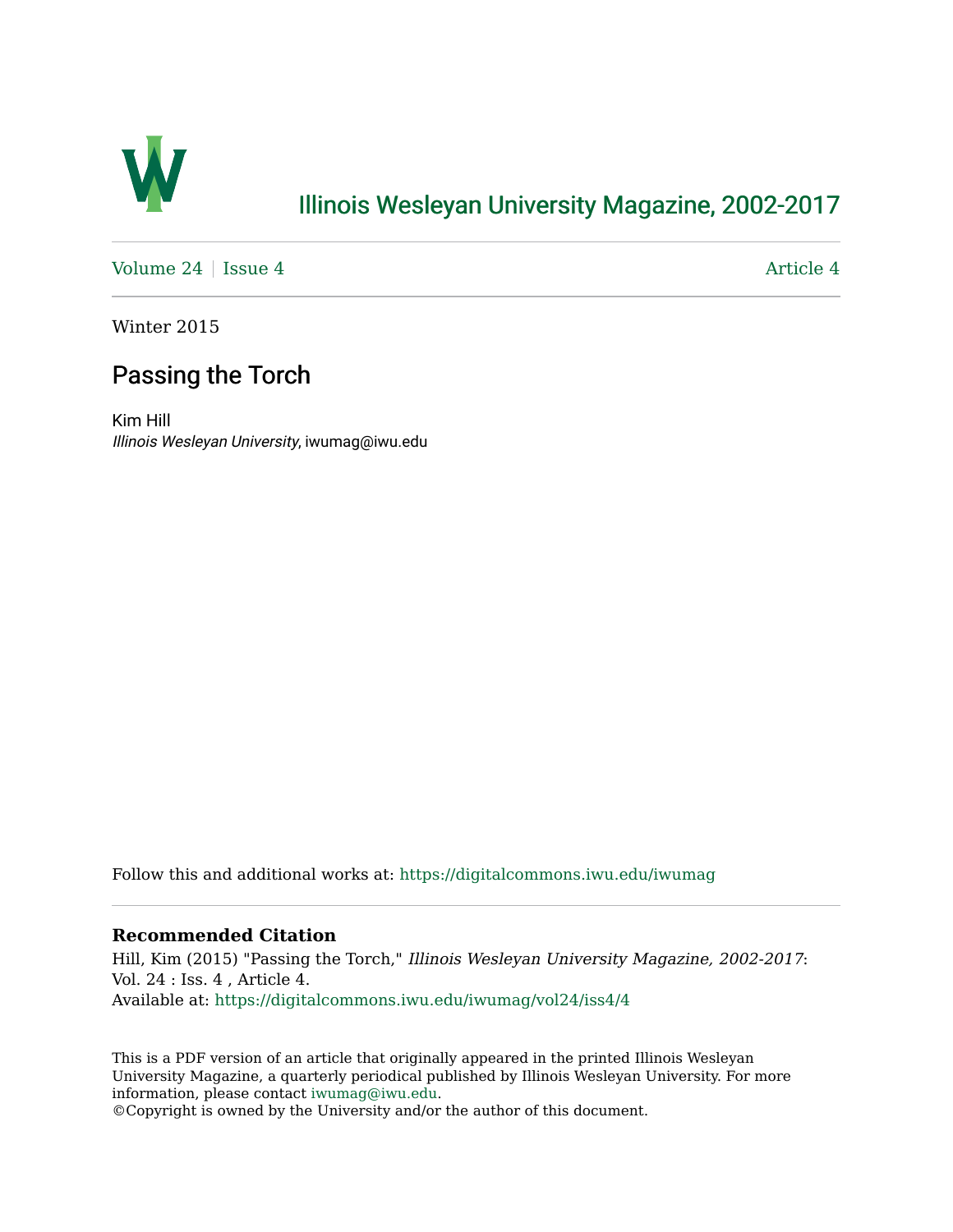# Passing the Torch

As a new look for IWU's mascot debuted, past Tommy Titans recalled the joyful and occasionally wild times spent playing the role.

### **Story by KIM HILL**

One of the most endearing symbols of IWU is Tommy Titan. The beloved mascot can be found at football games, orientation, Parents Weekend and even weddings — posing for photos, high-fiving admirers and, in general, spreading that distinctive Tommy Titan green over everything.

For the students inside the costume, portraying Tommy can be among the most indelible memories of their IWU experiences. Josie Linman '15 describes wearing the suit as the most extreme version of people-watching she can imagine.

"When you're inside the suit, you can see every expression people make and hear what they say, but of course they can't see my face to know what I'm feeling or thinking," Linman said of her time as Tommy. "People assume because we aren't supposed to talk, we can't hear either. Most of the time when I was Tommy, I was dying laughing at what other people were doing."

During her years portraying Tommy, Linman said the Homecoming gig was among her favorites. "These middle-aged alumni men would punch me on the arm, thinking I was a



Tommy Titan welcomed the young and young-atheart at Homecoming 2015. The new Tommy outfit is designed to be easier for the wearer to maneuver.

guy, and yell, 'Hey, are you a Teke in there? Maybe a FIJI?' They had no idea I was a tiny girl."

During her years portraying Tommy, Linman said the Homecoming gig was among her favorites. "These middle-aged alumni men would punch me on the arm, thinking I was a guy, and yell, 'Hey, are you a Teke in there? Maybe a FIJI?' They had no idea I was a tiny girl."

Linman's Tommy suit was the same one that served the University for more than a decade. That get-up — seven and a half feet tall from Tommy's Sasquatch-sized feet to the top of the helmet — often made it hard for the wearer to fit through doorways. The head itself measured almost three feet in height and was so top-heavy, it usually fell off when the wearer bent over to talk to a child. A fan hooked up inside the suit stopped working a few years ago, making it so hot for the human inside it was nearly unbearable. Clearly, Tommy needed an upgrade.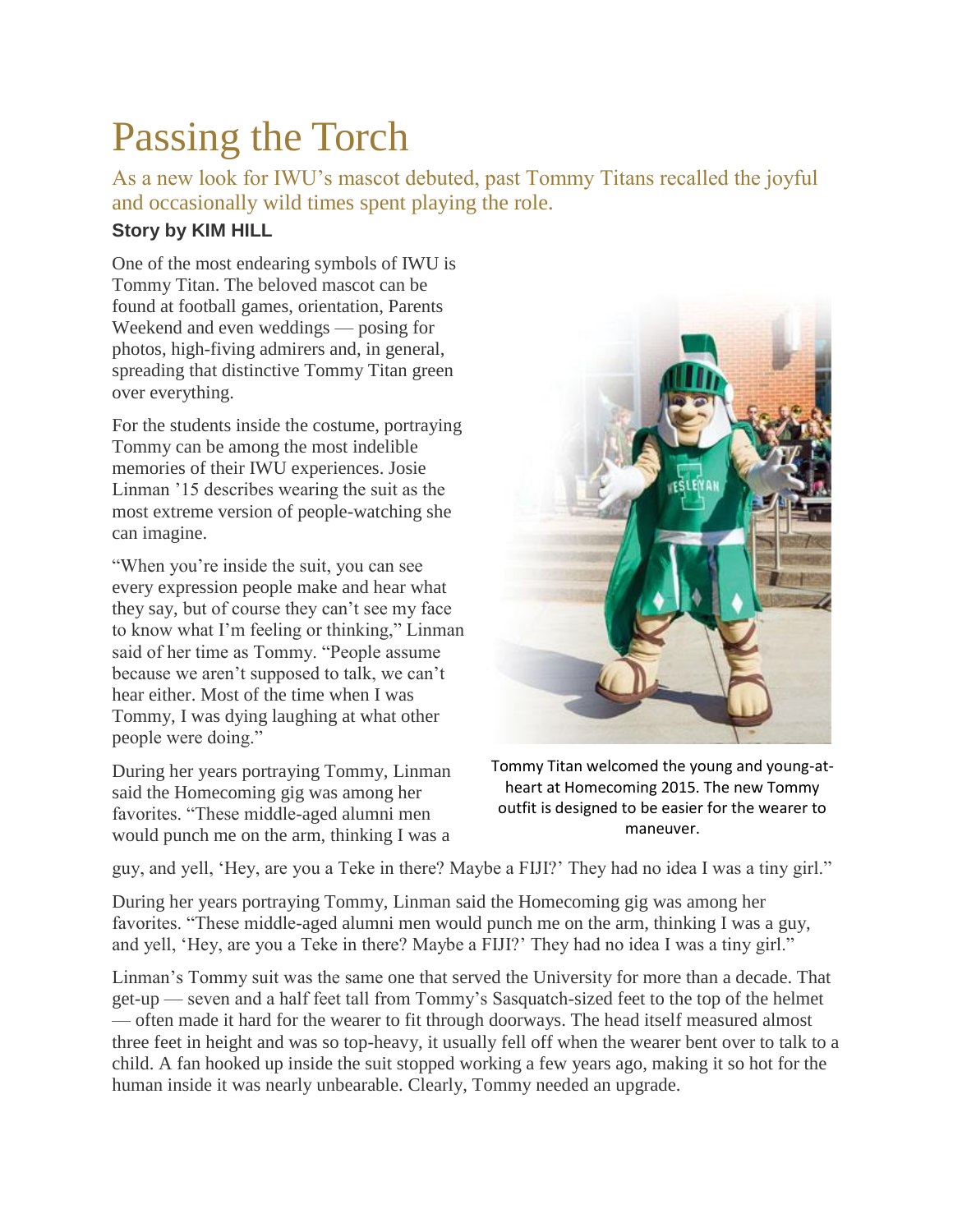The new Tommy debuted in September 2015. The suit was designed to be much easier for the wearer to maneuver. An iconic moment occurred at Homecoming when two University leaders — retiring President Dick Wilson and incoming President Eric Jensen — were flanked by two Tommys, with Linman wearing the new Tommy suit and Shirley Alonzo '10 inside the old one. The Illinois Wesleyan Alumni Relations office recorded the moment with a tweet dubbed, "Seeing double!"

Former Tommy Dave Moravec '84 watched the twin Tommys from nearby, choosing not to adorn himself in the attire he'd worn as mascot. In Moravec's day, Tommy wore a gladiator outfit. Involved in a cheering group in high school, Moravec raised his hand to volunteer when, as an IWU freshman, he heard there was an opening for Tommy.

"There wasn't a tryout or anything," Moravec recalled in an oral history recorded in the University Archives. Then, as now, Tommy's primary responsibility at football games was to light the torch at the start of the game. "They gave me the gear and not a lot of instructions." So Moravec decided to improvise.

At his first football game as Tommy, Moravec lit the torch and then joined the cheerleaders on the sidelines, rather than leaving the field as Tommy had done for decades. "I led cheers," he recalled. "Give me a 'T.' Give me an 'I,' give me a 'T' and so on. I ran up and down the sidelines high-fiving and cheering. I had a sword I whipped in the air. The crowd went wild because Tommy Titan had never done anything like that before. They had no idea what I was doing or why."



Seeing double presidents and Tommys at Homecoming 2015.

The next Monday, Moravec went to fall baseball practice under Coach Jack Horenberger '36, who also served as athletic director. Horenberger had learned it was Moravec who'd gone rogue at the previous Saturday's football game and took him aside to discuss the budding mascot's behavior.

"I told Coach, 'Wasn't it a great time?' talking about what I'd done on Saturday," Moravec recalled 35 years later. Horenberger would have none of it. "That's not what Tommy Titan does," the coach explained. Yet, buoyed by the crowd's exuberance

and his own defiance as an 18-year-old, Moravec led cheers at the next home game as well. The following Monday's baseball practice brought a repeat meeting with Horenberger; this time, the legendary coach suggested a new Tommy would be found if the antics continued. At the next home game, a properly chastened Moravec ran out on the field, lit the torch and retreated to the field house. No swashbuckling, no cheerleading, no silliness. It was a practice he maintained at every home football game for the next four years.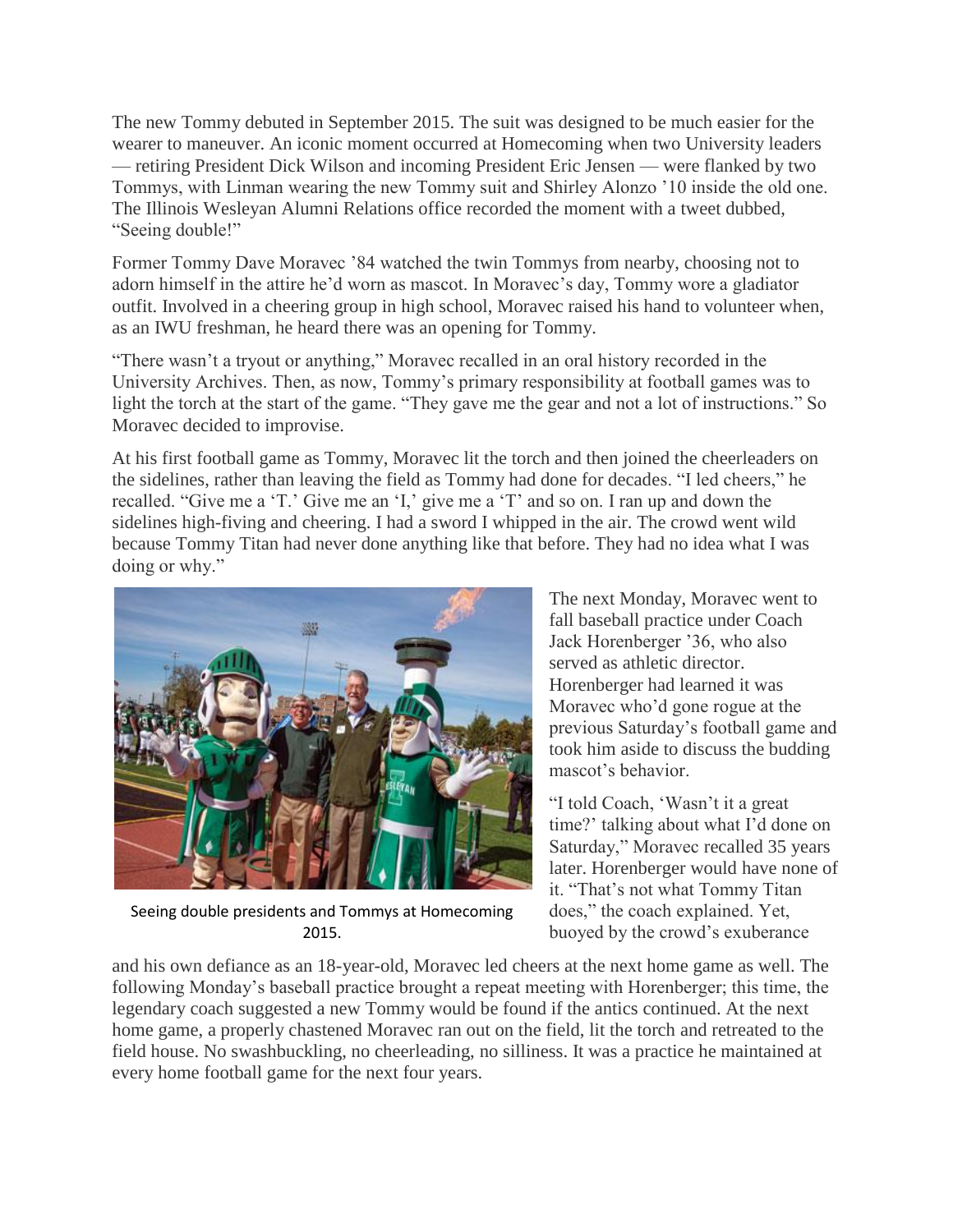Still, portraying Tommy was not always serious business for Moravec. How could it be, when the torch to light the flame consisted of several tampons wrapped together and bundled into a tin cup on top of a stick, with the material doused in oil? "Apparently they had used cloth rags at some point, but there was a concern about those burning," Moravec explained. "The material in the tampons held the flame for the time it took to light the torch.

"I even had to go out to buy the tampons, which was kind of weird."

Other Tommys share similar stories of torch-lighting challenges through the years. In a 1997 *IWU Magazine* story, Randy Stuckey '75 recounted his first experience in the Tommy costume when he didn't have a torch, so he soaked a towel overnight in kerosene and put it on the end of a broomstick he'd cut in half. "When I ran onto the field the next day, the kerosene was dripping everywhere. It was practically an inferno and I lost all the hair on my arm. I thought I was going to catch the helmet on fire, too."

In the same story, William Cooper '97 confessed he forgot to appear at a Homecoming game and was replaced by a staffer from Physical Plant. Replacement Tommy that day might have been 30-year employee Robert Frank, who has portrayed Tommy on at least two occasions for the same reason, or it might have been longtime Assistant Supervisor of Labor Services George Fish, who's also been Tommy in a pinch.

Physical Plant workers also saved the day for Shirley Alonzo, who never forgot to show up, never caught anything on fire and never had to buy her own supplies — yet she, too, nearly had a mishap at a critical moment in her first appearance as Tommy.

Every Titan knows the tradition: the Titan Band begins playing the Wesleyan fight song as soon as Tommy lights the torch. That day, Alonzo says the band waited… and waited … and waited. "I'm on my tiptoes and I can't reach it," recalls Alonzo, who is just shy of five feet tall. "I also can't see because of the big Tommy head. The stadium is in complete silence just waiting for the fight song to start. It probably took three or four of the longest minutes of my life, and some Physical Plant guys ended up lifting me up to reach the torch. After that, they built a little step for me to stand on so I could reach up and light it."

Alonzo says her height, or lack thereof, did have one advantage. She thinks she is one of the very few Tommys in the old costume who could actually fit through doorways without ducking.

Perhaps as a foreshadow of her current career as an elementary schoolteacher, Alonzo most enjoyed Tommy's gigs meeting children at



 One of Tommy's favorite tasks is delivering hugs to young fans.